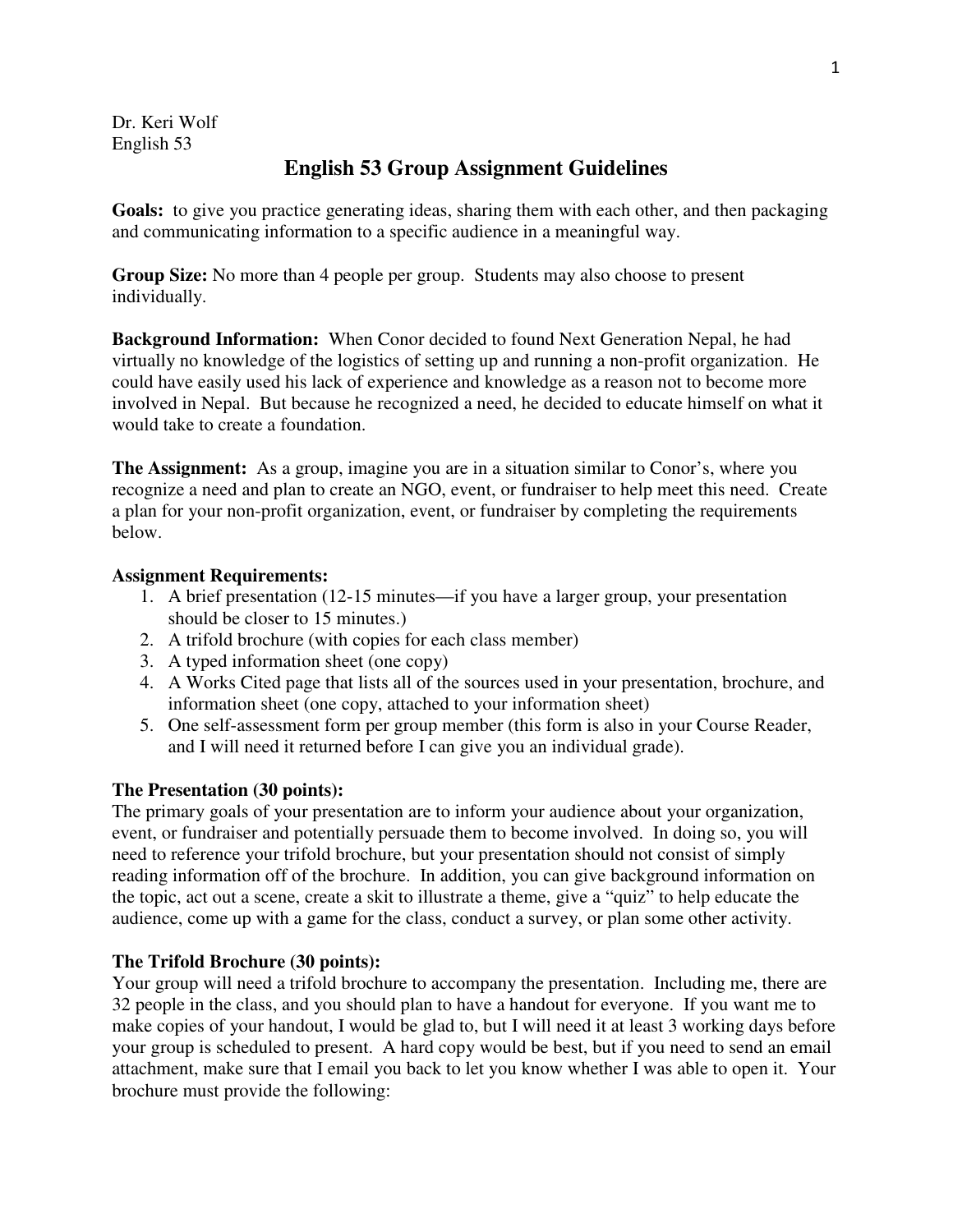- 1. Group members' names
- 2. The title of the organization, fundraiser, or event
- 3. Information about the community need that the organization, event or fundraiser will address. This section must contain at least three facts or statistics that are from reputable sources. Cite the sources in the brochure, and document them in entries on the Works Cited page.
- 4. The goals of the organization, event, or fundraiser
- 5. Contact information for those interested in contributing to the organization, fundraiser, or event

In addition to the required information, you can summarize main points, quote from any of the readings from class, include pictures and diagrams, mention discussion questions, etc., but be sure to cite the sources of all information.

## **The Typed Information Sheet (30 points):**

Each group will need to submit one typed information sheet to me at the start of class on the day that the group presents. The information sheet needs to be typed in MLA format, list all group members' names, and provide complete answers to the following questions using grammatically correct sentences:

- 1. What is the name of your organization, event, or fundraiser?
- 2. Why did you select this name?
- 3. What are the goals of your organization, event, or fundraiser? What specific community need/problem will your organization try to meet or address? This section will need to be at least three sentences long.
- 4. What do you need to educate yourselves on in order to set up and run this organization, event, or fundraiser? Your response should be 3-5 sentences.
- 5. What is your plan to achieve the goals of your organization, event, or fundraiser? This section needs to be at least 125 words long, and it should be as specific as possible. To guide your responses, you may want to consider the following questions: If money needs to be raised, how much? How many people will you need to operate the organization? What will each person's tasks be? What materials do you need? Do you need office space or a place to meet?
- 6. How will your organization, event, or fundraiser involve the community? What is your plan to promote the organization or event? For example, how would you encourage people to donate time, money, or items to support your organization? This section needs to be at least 125 words long.

## **The Works Cited Page (10 points):**

The Works Cited page needs to include citations for each outside source mentioned in your presentation, information sheet, and brochure (newspaper articles, interviews, websites, class materials, etc.). It should be typed in MLA format and stapled to your information sheet.

## **Audience Members' Responsibilities:**

When you are not presenting, I expect you to engage with those who are by asking questions when appropriate, being quiet while group members are speaking, and acting courteously. Please keep in mind that speaking in front of others may be a significant source of anxiety for some. Regardless of how well planned a presentation may be, some people may occasionally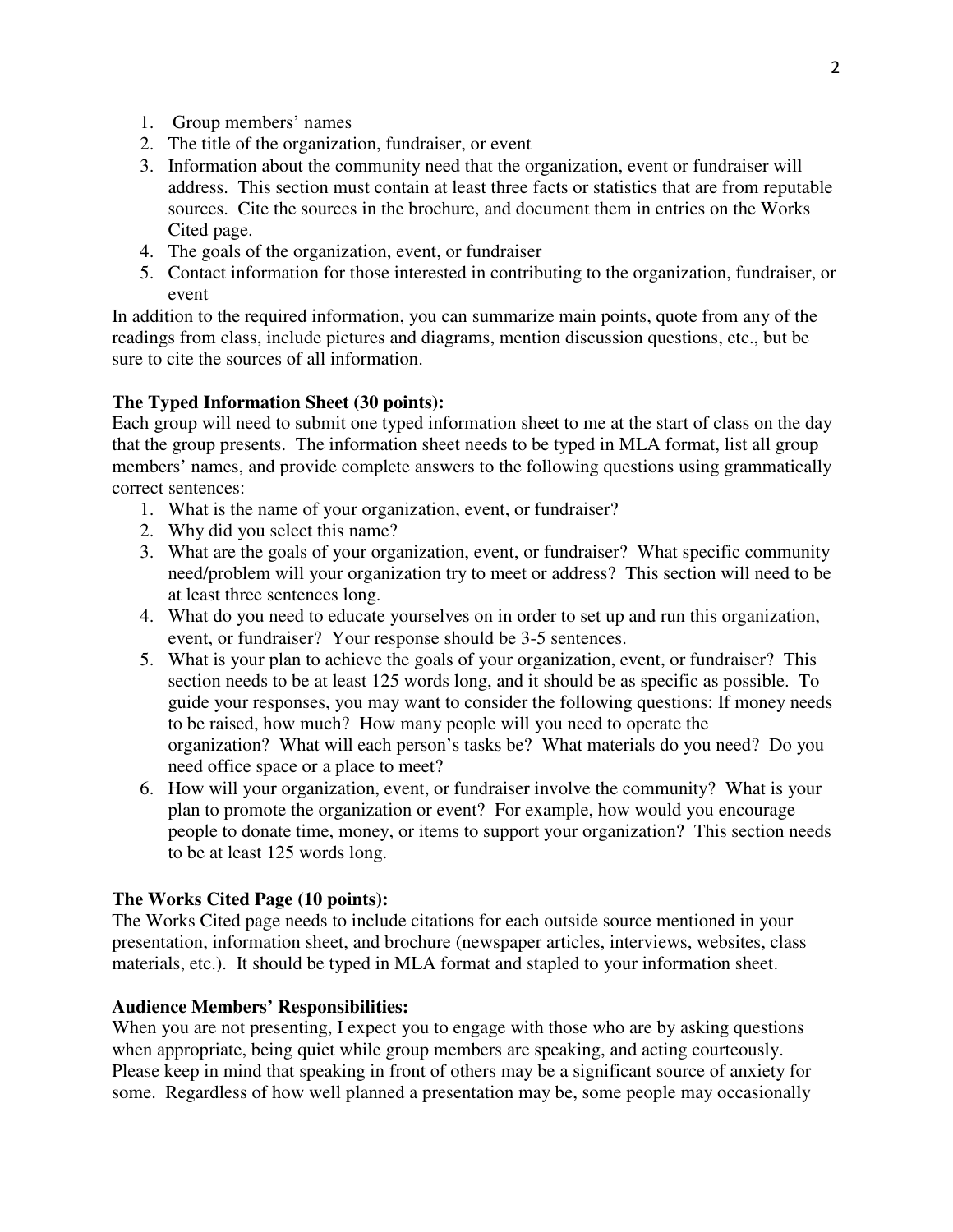need to pause to think of a word or collect their thoughts when thirty people are staring at them. One of the goals of this assignment is to get practice, so please help out your classmates by being patient. If I notice that someone is consistently being disrespectful to the presenters (snickering, texting, whispering, etc.), I will give that person "the look," and if the disrespect continues, I will lower the person's own presentation grade.

As always, please feel free to visit office hours or SI if you get stuck, if you want to go over your presentation ideas, or if you want to practice. **SI sessions held directly before class provide an excellent time and space to meet to prepare for your presentation**.

## **Group Assignment Grading Rubric**

### **The Presentation (30 points):**

- Presentation informs the audience about the organization, event, or fundraiser and potentially persuades them to become involved.
- Presentation is well organized.
- Presentation uses time effectively and meets time requirements.
- Presenters are on time and prepared.
- Delivery is clear.
- Presentation goes beyond simply reading from the brochure.

## **The Trifold Brochure (30 points):**

- Group provides a copy for each class member.
- \_\_\_\_\_\_\_ Brochure lists group members' names.
- \_\_\_\_\_\_\_ Brochure lists the title of the organization, fundraiser, or event.
- Brochure includes all relevant required information.
- \_\_\_\_\_\_\_ Brochure lists sources of all information.

### **The Typed Information Sheet (30 points):**

- \_\_\_\_\_\_\_ Information sheet is typed in MLA format.
- \_\_\_\_\_\_\_ Information sheet lists group members' names.
- Information sheet includes answers to all required questions.
- Sheet cites sources of all information.
- Language used is clear, specific, and free from grammatical and mechanical errors.

### **The Works Cited Page (10 points):**

- Page is typed and stapled to the Information Sheet.
- Page includes a citation for each outside source mentioned in the presentation,
- information sheet, and brochure.
- Entries are listed in alphabetical order.
- Entries are done correctly.